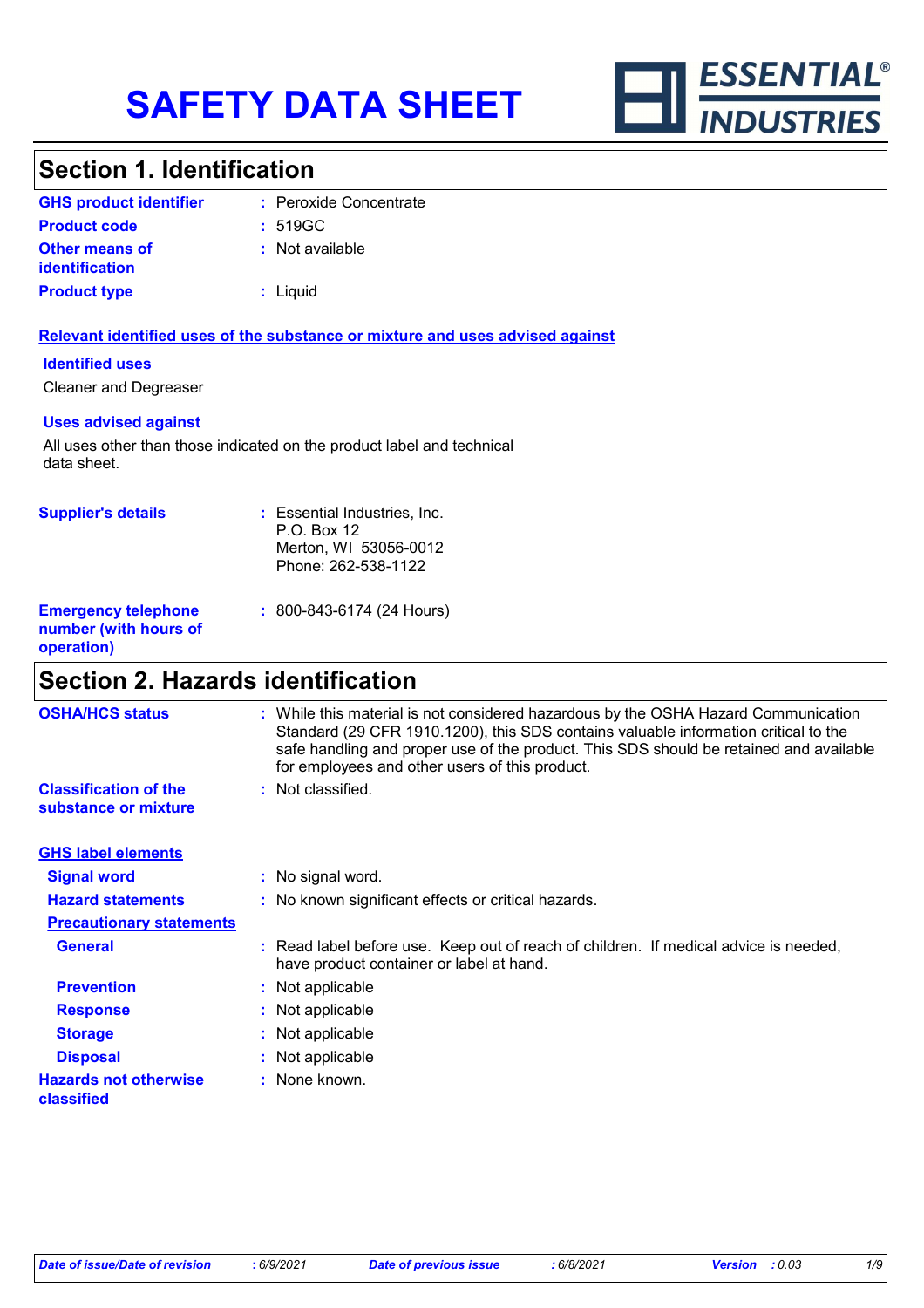## **Section 3. Composition/information on ingredients**

#### **Substance/mixture :**

: Mixture

| <b>Ingredient name</b> | $\frac{9}{6}$ | <b>CAS number</b> |
|------------------------|---------------|-------------------|
| hydrogen peroxide      | ~10           | $7722 - 84 - 1$   |

Any concentration shown as a range is to protect confidentiality or is due to batch variation.

**There are no additional ingredients present which, within the current knowledge of the supplier and in the concentrations applicable, are classified as hazardous to health or the environment and hence require reporting in this section.**

**Occupational exposure limits, if available, are listed in Section 8.**

### **Section 4. First aid measures**

#### **Description of necessary first aid measures**

| <b>Eye contact</b>  | : Immediately flush eyes with plenty of water, occasionally lifting the upper and lower<br>eyelids. Check for and remove any contact lenses. Get medical attention if irritation<br>occurs.                                                                                                                                                            |
|---------------------|--------------------------------------------------------------------------------------------------------------------------------------------------------------------------------------------------------------------------------------------------------------------------------------------------------------------------------------------------------|
| <b>Inhalation</b>   | : Remove victim to fresh air and keep at rest in a position comfortable for breathing. Get<br>medical attention if symptoms occur.                                                                                                                                                                                                                     |
| <b>Skin contact</b> | : Flush contaminated skin with plenty of water. Remove contaminated clothing and<br>shoes. Get medical attention if symptoms occur.                                                                                                                                                                                                                    |
| <b>Ingestion</b>    | : Wash out mouth with water. Remove victim to fresh air and keep at rest in a position<br>comfortable for breathing. If material has been swallowed and the exposed person is<br>conscious, give small quantities of water to drink. Do not induce vomiting unless<br>directed to do so by medical personnel. Get medical attention if symptoms occur. |

#### **Most important symptoms/effects, acute and delayed**

### **Inhalation <b>:** No known significant effects or critical hazards. **Ingestion :** No known significant effects or critical hazards. **Skin contact :** No known significant effects or critical hazards. **Eye contact :** No known significant effects or critical hazards. **Over-exposure signs/symptoms Skin contact Ingestion Inhalation :** No specific data. No specific data. **:** No specific data. **: Eye contact :** No specific data. **Potential acute health effects Indication of immediate medical attention and special treatment needed, if necessary**

### **Protection of first-aiders :** No action shall be taken involving any personal risk or without suitable training. **Notes to physician <b>:** Treat symptomatically. Contact poison treatment specialist immediately if large quantities have been ingested or inhaled. **Specific treatments :** No specific treatment.

#### **See toxicological information (Section 11)**

# **Section 5. Fire-fighting measures**

| <b>Extinguishing media</b>             |                                                                 |
|----------------------------------------|-----------------------------------------------------------------|
| <b>Suitable extinguishing</b><br>media | : Use an extinguishing agent suitable for the surrounding fire. |
| Unsuitable extinguishing<br>media      | : None known.                                                   |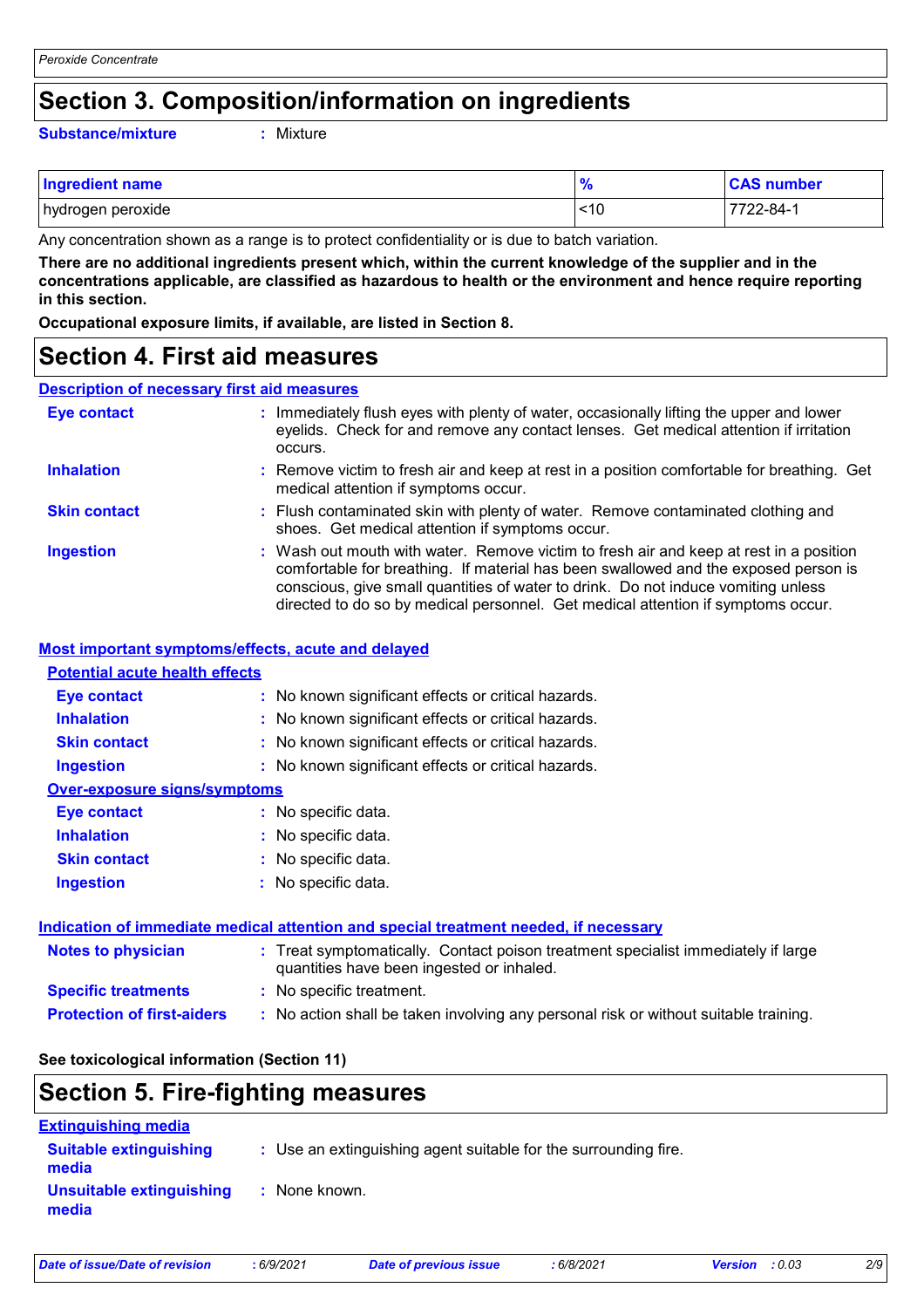# **Section 5. Fire-fighting measures**

| <b>Specific hazards arising</b><br>from the chemical     | : In a fire or if heated, a pressure increase will occur and the container may burst.                                                                                                               |
|----------------------------------------------------------|-----------------------------------------------------------------------------------------------------------------------------------------------------------------------------------------------------|
| <b>Hazardous thermal</b><br>decomposition products       | : No specific data.                                                                                                                                                                                 |
| <b>Special protective actions</b><br>for fire-fighters   | : Promptly isolate the scene by removing all persons from the vicinity of the incident if<br>there is a fire. No action shall be taken involving any personal risk or without suitable<br>training. |
| <b>Special protective</b><br>equipment for fire-fighters | : Fire-fighters should wear appropriate protective equipment and self-contained breathing<br>apparatus (SCBA) with a full face-piece operated in positive pressure mode.                            |

# **Section 6. Accidental release measures**

|                                                       | <b>Personal precautions, protective equipment and emergency procedures</b>                                                                                                                                                                                                           |
|-------------------------------------------------------|--------------------------------------------------------------------------------------------------------------------------------------------------------------------------------------------------------------------------------------------------------------------------------------|
| For non-emergency<br>personnel                        | : No action shall be taken involving any personal risk or without suitable training.<br>Evacuate surrounding areas. Keep unnecessary and unprotected personnel from<br>entering. Do not touch or walk through spilled material. Put on appropriate personal<br>protective equipment. |
| For emergency responders                              | : If specialized clothing is required to deal with the spillage, take note of any information in<br>Section 8 on suitable and unsuitable materials. See also the information in "For non-<br>emergency personnel".                                                                   |
| <b>Environmental precautions</b>                      | : Avoid dispersal of spilled material and runoff and contact with soil, waterways, drains<br>and sewers. Inform the relevant authorities if the product has caused environmental<br>pollution (sewers, waterways, soil or air).                                                      |
| Methods and materials for containment and cleaning up |                                                                                                                                                                                                                                                                                      |
| <b>Small spill</b>                                    | : Stop leak if without risk. Move containers from spill area. Dilute with water and mop up<br>if water-soluble. Alternatively, or if water-insoluble, absorb with an inert dry material and<br>place in an appropriate waste disposal container. Dispose of via a licensed waste     |

|                    | disposal contractor.                                                                                                                                                                                                                                                                                                                                                                                                                                                                                                                                                                       |
|--------------------|--------------------------------------------------------------------------------------------------------------------------------------------------------------------------------------------------------------------------------------------------------------------------------------------------------------------------------------------------------------------------------------------------------------------------------------------------------------------------------------------------------------------------------------------------------------------------------------------|
| <b>Large spill</b> | : Stop leak if without risk. Move containers from spill area. Prevent entry into sewers,<br>water courses, basements or confined areas. Wash spillages into an effluent treatment<br>plant or proceed as follows. Contain and collect spillage with non-combustible,<br>absorbent material e.g. sand, earth, vermiculite or diatomaceous earth and place in<br>container for disposal according to local regulations (see Section 13). Dispose of via a<br>licensed waste disposal contractor. Note: see Section 1 for emergency contact<br>information and Section 13 for waste disposal. |
|                    |                                                                                                                                                                                                                                                                                                                                                                                                                                                                                                                                                                                            |

# **Section 7. Handling and storage**

### **Precautions for safe handling**

| <b>Protective measures</b><br><b>Advice on general</b><br>occupational hygiene   | : Put on appropriate personal protective equipment (see Section 8).<br>: Eating, drinking and smoking should be prohibited in areas where this material is<br>handled, stored and processed. Workers should wash hands and face before eating,<br>drinking and smoking. Remove contaminated clothing and protective equipment before<br>entering eating areas. See also Section 8 for additional information on hygiene<br>measures.                                                                                                                              |
|----------------------------------------------------------------------------------|-------------------------------------------------------------------------------------------------------------------------------------------------------------------------------------------------------------------------------------------------------------------------------------------------------------------------------------------------------------------------------------------------------------------------------------------------------------------------------------------------------------------------------------------------------------------|
| <b>Conditions for safe storage,</b><br>including any<br><b>incompatibilities</b> | : Store in accordance with local regulations. Store in original container protected from<br>direct sunlight in a dry, cool and well-ventilated area, away from incompatible materials<br>and food and drink. Keep container tightly closed and sealed until ready for use.<br>Containers that have been opened must be carefully resealed and kept upright to<br>prevent leakage. Do not store in unlabeled containers. Use appropriate containment to<br>avoid environmental contamination. See Section 10 for incompatible materials before<br>handling or use. |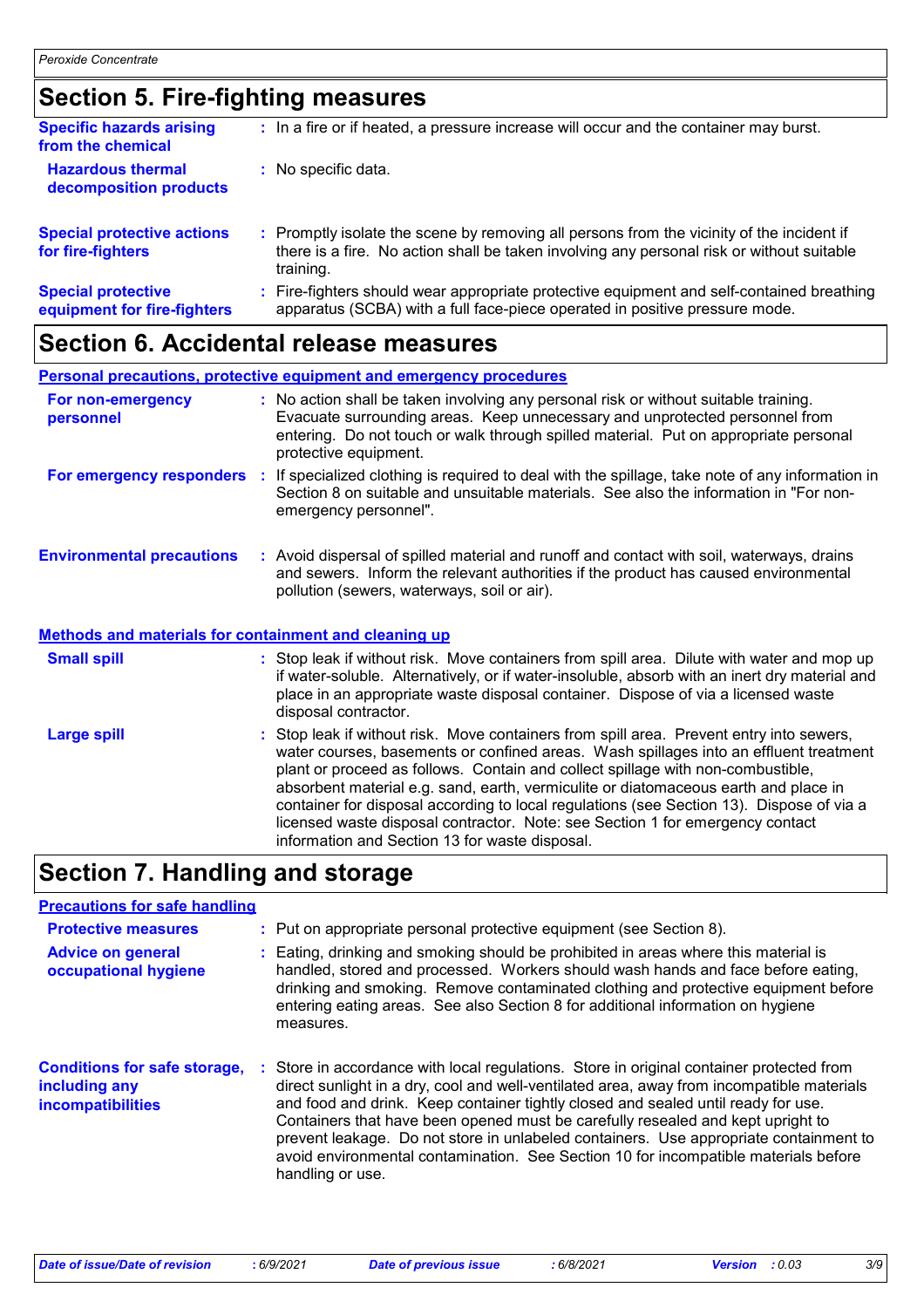# **Section 8. Exposure controls/personal protection**

#### **Control parameters**

#### **Occupational exposure limits**

| <b>Ingredient name</b>                            | <b>Exposure limits</b>                                                                                                                                                                                                                                                                                                                                                                                            |  |
|---------------------------------------------------|-------------------------------------------------------------------------------------------------------------------------------------------------------------------------------------------------------------------------------------------------------------------------------------------------------------------------------------------------------------------------------------------------------------------|--|
| hydrogen peroxide                                 | ACGIH TLV (United States, 3/2020).<br>TWA: 1 ppm 8 hours.<br>TWA: 1.4 mg/m <sup>3</sup> 8 hours.<br>OSHA PEL 1989 (United States, 3/1989).<br>TWA: 1 ppm 8 hours.<br>TWA: 1.4 mg/m <sup>3</sup> 8 hours.<br>NIOSH REL (United States, 10/2016).<br>TWA: 1 ppm 10 hours.<br>TWA: $1.4 \text{ mg/m}^3$ 10 hours.<br>OSHA PEL (United States, 5/2018).<br>TWA: 1 ppm 8 hours.<br>TWA: 1.4 mg/m <sup>3</sup> 8 hours. |  |
| <b>Appropriate engineering</b><br><b>controls</b> | : Good general ventilation should be sufficient to control worker exposure to airborne<br>contaminants.                                                                                                                                                                                                                                                                                                           |  |
| <b>Environmental exposure</b><br><b>controls</b>  | : Emissions from ventilation or work process equipment should be checked to ensure<br>they comply with the requirements of environmental protection legislation. In some<br>cases, fume scrubbers, filters or engineering modifications to the process equipment<br>will be necessary to reduce emissions to acceptable levels.                                                                                   |  |
| <b>Individual protection measures</b>             |                                                                                                                                                                                                                                                                                                                                                                                                                   |  |
| <b>Hygiene measures</b>                           | : Wash hands, forearms and face thoroughly after handling chemical products, before<br>eating, smoking and using the lavatory and at the end of the working period.<br>Appropriate techniques should be used to remove potentially contaminated clothing.<br>Wash contaminated clothing before reusing. Ensure that eyewash stations and safety<br>showers are close to the workstation location.                 |  |
| <b>Eye/face protection</b>                        | Safety eyewear complying with an approved standard should be used when a risk<br>assessment indicates this is necessary to avoid exposure to liquid splashes, mists,<br>gases or dusts. If contact is possible, the following protection should be worn, unless<br>the assessment indicates a higher degree of protection: safety glasses with side-<br>shields.                                                  |  |
| <b>Skin protection</b>                            |                                                                                                                                                                                                                                                                                                                                                                                                                   |  |
| <b>Hand protection</b>                            | : Chemical-resistant, impervious gloves complying with an approved standard should be<br>worn at all times when handling chemical products if a risk assessment indicates this is<br>necessary.                                                                                                                                                                                                                   |  |
| <b>Body protection</b>                            | : Personal protective equipment for the body should be selected based on the task being<br>performed and the risks involved and should be approved by a specialist before<br>handling this product.                                                                                                                                                                                                               |  |
| <b>Other skin protection</b>                      | : Appropriate footwear and any additional skin protection measures should be selected<br>based on the task being performed and the risks involved and should be approved by a<br>specialist before handling this product.                                                                                                                                                                                         |  |
| <b>Respiratory protection</b>                     | Based on the hazard and potential for exposure, select a respirator that meets the<br>appropriate standard or certification. Respirators must be used according to a<br>respiratory protection program to ensure proper fitting, training, and other important<br>aspects of use.                                                                                                                                 |  |

# **Section 9. Physical and chemical properties**

| <b>Appearance</b>     |                            |
|-----------------------|----------------------------|
| <b>Physical state</b> | : Liquid                   |
| <b>Color</b>          | : Colorless (No dye added) |
| <b>Odor</b>           | : Lemon (Fragrance added)  |
| <b>Odor threshold</b> | : Not available            |
|                       |                            |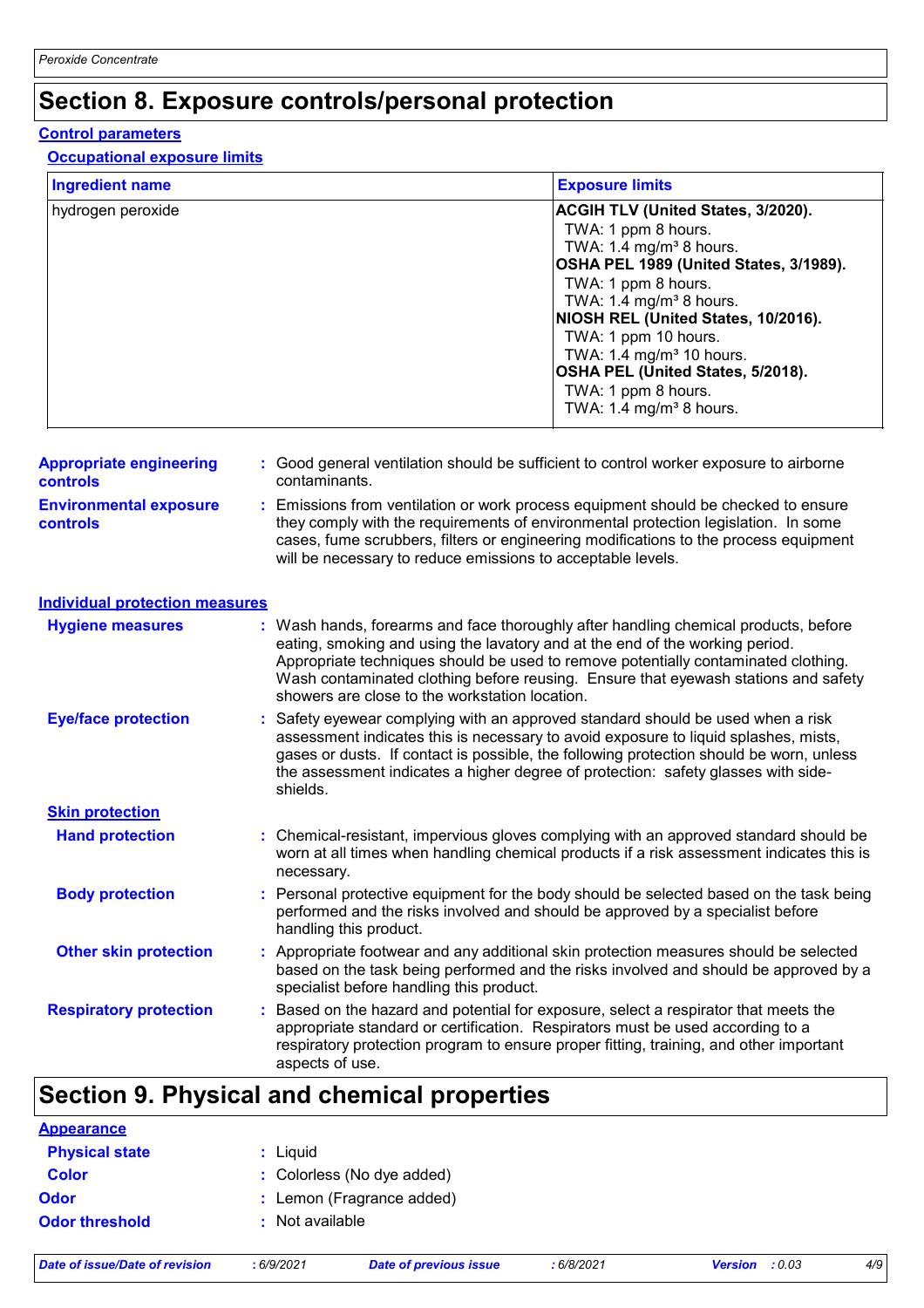# **Section 9. Physical and chemical properties**

| pH                                                |    | : 4.7 to 5.7 [5.5 Use Dilution pH]    |
|---------------------------------------------------|----|---------------------------------------|
| <b>Melting point</b>                              |    | : $0^{\circ}$ C (32 $^{\circ}$ F)     |
| <b>Boiling point</b>                              |    | : $100^{\circ}$ C (212 $^{\circ}$ F)  |
| <b>Flash point</b>                                |    | Closed cup: >93.334°C (>200°F)        |
| <b>Evaporation rate</b>                           |    | Not available                         |
| <b>Flammability (solid, gas)</b>                  |    | Not available                         |
| Lower and upper explosive<br>(flammable) limits   |    | : Not available                       |
| <b>Vapor pressure</b>                             | ÷. | <4 kPa (<30 mm Hg) [room temperature] |
| <b>Vapor density</b>                              |    | $<$ 1 [Air = 1]                       |
| <b>Relative density</b>                           |    | 1.02 $g/cm^{3}$                       |
| <b>Solubility</b>                                 |    | Not available                         |
| <b>Partition coefficient: n-</b><br>octanol/water |    | : Not available                       |
| <b>Auto-ignition temperature</b>                  |    | : Not available                       |
| <b>Decomposition temperature</b>                  |    | : Not available                       |
| <b>Viscosity</b>                                  |    | Not available                         |
| <b>VOC content</b>                                |    | $: 1\%$                               |

# **Section 10. Stability and reactivity**

| <b>Hazardous decomposition</b><br>products          | : Under normal conditions of storage and use, hazardous decomposition products should<br>not be produced. |
|-----------------------------------------------------|-----------------------------------------------------------------------------------------------------------|
| Incompatible materials                              | : No specific data.                                                                                       |
| <b>Conditions to avoid</b>                          | : No specific data.                                                                                       |
| <b>Possibility of hazardous</b><br><b>reactions</b> | : Under normal conditions of storage and use, hazardous reactions will not occur.                         |
| <b>Chemical stability</b>                           | : The product is stable.                                                                                  |
| <b>Reactivity</b>                                   | : No specific test data related to reactivity available for this product or its ingredients.              |

# **Section 11. Toxicological information**

### **Information on toxicological effects**

| <b>Acute toxicity</b>          |                        |                               |                |                 |                                 |
|--------------------------------|------------------------|-------------------------------|----------------|-----------------|---------------------------------|
| <b>Product/ingredient name</b> | <b>Result</b>          |                               | <b>Species</b> | <b>Dose</b>     | <b>Exposure</b>                 |
| hydrogen peroxide              | LD50 Oral              |                               | Rat            | 376 mg/kg       |                                 |
| <b>Irritation/Corrosion</b>    |                        |                               |                |                 |                                 |
| <b>Product/ingredient name</b> | <b>Result</b>          | <b>Species</b>                | <b>Score</b>   | <b>Exposure</b> | <b>Observation</b>              |
| hydrogen peroxide              | Eyes - Severe irritant | Rabbit                        |                | 1 <sub>mg</sub> | $\blacksquare$                  |
| <b>Sensitization</b>           |                        |                               |                |                 |                                 |
| Not available                  |                        |                               |                |                 |                                 |
| <b>Mutagenicity</b>            |                        |                               |                |                 |                                 |
| Not available                  |                        |                               |                |                 |                                 |
| <b>Carcinogenicity</b>         |                        |                               |                |                 |                                 |
| Not available                  |                        |                               |                |                 |                                 |
| Date of issue/Date of revision | : 6/9/2021             | <b>Date of previous issue</b> | :6/8/2021      |                 | 5/9<br>: 0.03<br><b>Version</b> |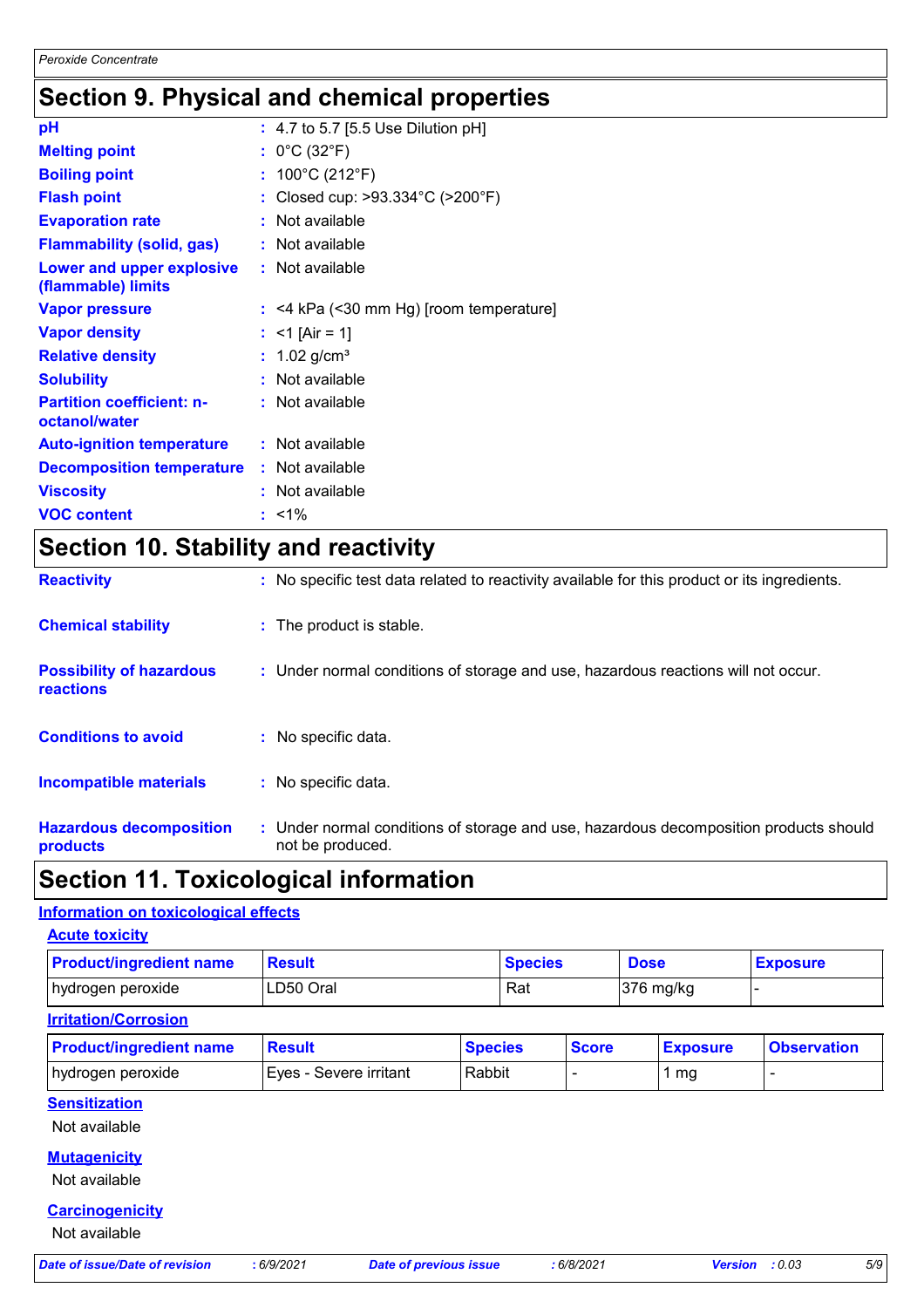# **Section 11. Toxicological information**

| <b>Classification</b>                                                               |                     |                |                                                                                          |
|-------------------------------------------------------------------------------------|---------------------|----------------|------------------------------------------------------------------------------------------|
| <b>Product/ingredient name</b>                                                      | <b>OSHA</b>         | <b>IARC</b>    | <b>NTP</b>                                                                               |
| hydrogen peroxide                                                                   | ä,                  | $\mathfrak{B}$ |                                                                                          |
| <b>Reproductive toxicity</b><br>Not available                                       |                     |                |                                                                                          |
| <b>Teratogenicity</b><br>Not available                                              |                     |                |                                                                                          |
| <b>Specific target organ toxicity (single exposure)</b><br>Not available            |                     |                |                                                                                          |
| <b>Specific target organ toxicity (repeated exposure)</b><br>Not available          |                     |                |                                                                                          |
| <b>Aspiration hazard</b><br>Not available                                           |                     |                |                                                                                          |
| <b>Information on the likely</b><br>routes of exposure                              | : Not available     |                |                                                                                          |
| <b>Potential acute health effects</b>                                               |                     |                |                                                                                          |
| <b>Eye contact</b>                                                                  |                     |                | : No known significant effects or critical hazards.                                      |
| <b>Inhalation</b>                                                                   |                     |                | : No known significant effects or critical hazards.                                      |
| <b>Skin contact</b>                                                                 |                     |                | : No known significant effects or critical hazards.                                      |
| <b>Ingestion</b>                                                                    |                     |                | : No known significant effects or critical hazards.                                      |
| <b>Symptoms related to the physical, chemical and toxicological characteristics</b> |                     |                |                                                                                          |
| <b>Eye contact</b>                                                                  | : No specific data. |                |                                                                                          |
| <b>Inhalation</b>                                                                   | No specific data.   |                |                                                                                          |
| <b>Skin contact</b>                                                                 | No specific data.   |                |                                                                                          |
| <b>Ingestion</b>                                                                    | : No specific data. |                |                                                                                          |
|                                                                                     |                     |                | Delayed and immediate effects and also chronic effects from short and long term exposure |
| <b>Short term exposure</b>                                                          |                     |                |                                                                                          |
| <b>Potential immediate</b><br>effects                                               | : Not available     |                |                                                                                          |
| <b>Potential delayed effects</b>                                                    | : Not available     |                |                                                                                          |
| <b>Long term exposure</b><br><b>Potential immediate</b><br>effects                  | : Not available     |                |                                                                                          |
| <b>Potential delayed effects</b>                                                    | : Not available     |                |                                                                                          |
| <b>Potential chronic health effects</b><br>Not available                            |                     |                |                                                                                          |
| <b>General</b>                                                                      |                     |                | : No known significant effects or critical hazards.                                      |
| <b>Carcinogenicity</b>                                                              |                     |                | : No known significant effects or critical hazards.                                      |
| <b>Mutagenicity</b>                                                                 |                     |                | : No known significant effects or critical hazards.                                      |
| <b>Teratogenicity</b>                                                               |                     |                | : No known significant effects or critical hazards.                                      |
| <b>Developmental effects</b>                                                        |                     |                | : No known significant effects or critical hazards.                                      |
| <b>Fertility effects</b>                                                            |                     |                | : No known significant effects or critical hazards.                                      |
|                                                                                     |                     |                |                                                                                          |

#### **Numerical measures of toxicity**

| Date of issue/Date of revision | :6/9/2021 |
|--------------------------------|-----------|
|                                |           |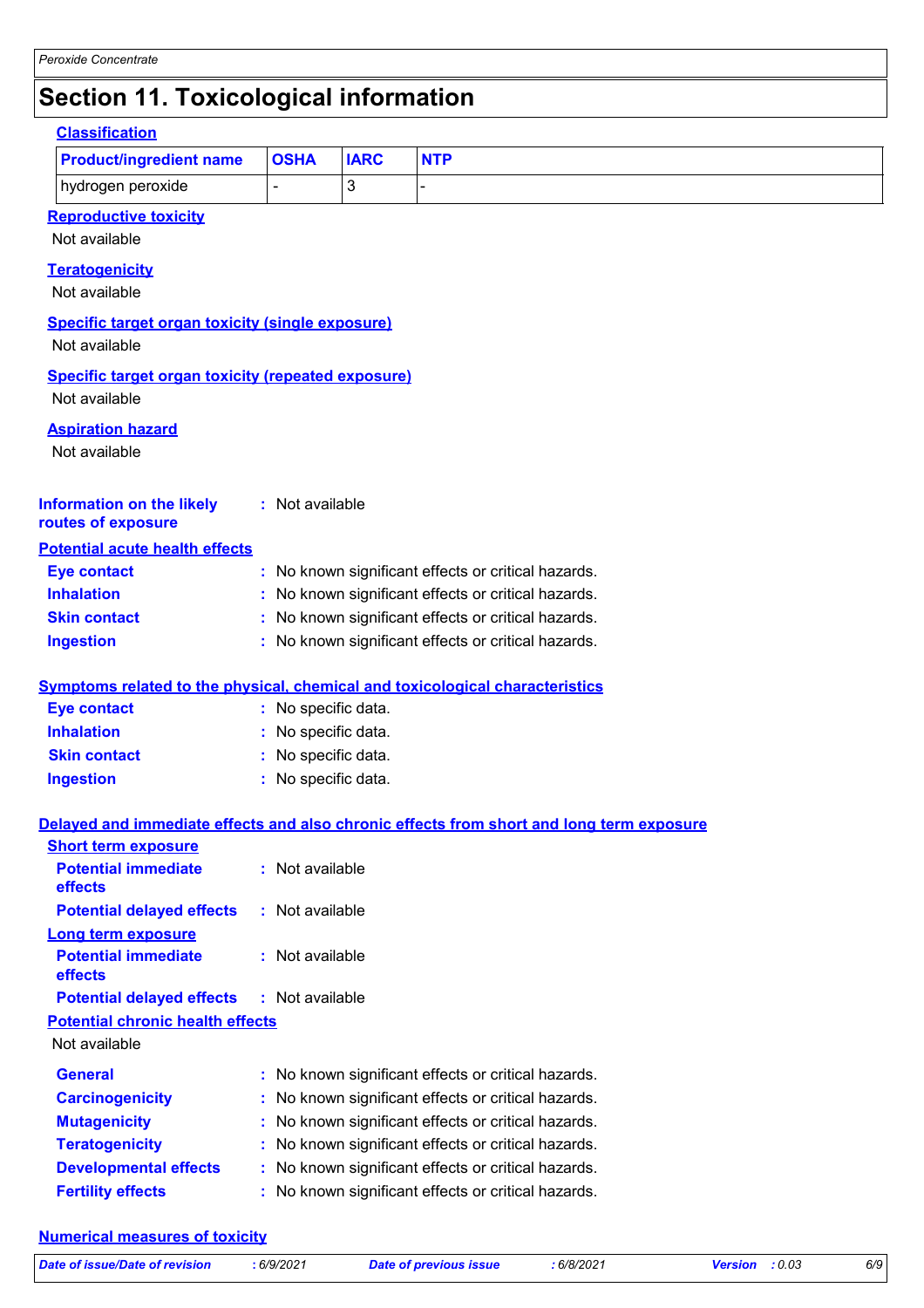# **Section 11. Toxicological information**

### Oral 1926.97 mg/kg<br>Dermal 1926.97 mg/kg<br>23050 mg/kg 23050 mg/kg **Route ATE** value **Acute toxicity estimates**

# **Section 12. Ecological information**

### **Toxicity**

| <b>Product/ingredient name</b>                        | <b>Result</b>                                                      | <b>Species</b>                                               | <b>Exposure</b>     |
|-------------------------------------------------------|--------------------------------------------------------------------|--------------------------------------------------------------|---------------------|
| Acute EC50 1.2 mg/l Marine water<br>hydrogen peroxide |                                                                    | Algae - Dunaliella tertiolecta -<br>Exponential growth phase | 72 hours            |
|                                                       | Acute EC50 5.38 mg/l Fresh water                                   | Algae - Pseudokirchneriella<br>subcapitata                   | 96 hours            |
|                                                       | Acute EC50 2320 µg/l Fresh water                                   | Daphnia - Daphnia magna -<br>Neonate                         | 48 hours            |
|                                                       | Acute LC50 93 ppm Fresh water<br>Chronic NOEC 100 mg/l Fresh water | Fish - Oncorhynchus mykiss<br>Fish - Micropterus salmoides   | 96 hours<br>28 days |

#### **Persistence and degradability**

Not available

### **Bioaccumulative potential**

| <b>Product/ingredient name</b> | $\mathsf{LogP}_\mathsf{ow}$ | <b>BCF</b> | <b>Potential</b> |
|--------------------------------|-----------------------------|------------|------------------|
| hydrogen peroxide              | .36                         |            | low              |

#### **Mobility in soil**

**Soil/water partition coefficient (Koc) :** Not available

**Other adverse effects** : No known significant effects or critical hazards.

## **Section 13. Disposal considerations**

| <b>Disposal methods</b> | : The generation of waste should be avoided or minimized wherever possible. Disposal<br>of this product, solutions and any by-products should at all times comply with the<br>requirements of environmental protection and waste disposal legislation and any<br>regional local authority requirements. Dispose of surplus and non-recyclable products<br>via a licensed waste disposal contractor. Waste should not be disposed of untreated to<br>the sewer unless fully compliant with the requirements of all authorities with jurisdiction.<br>Waste packaging should be recycled. Incineration or landfill should only be considered<br>when recycling is not feasible. This material and its container must be disposed of in a<br>safe way. Empty containers or liners may retain some product residues. Avoid<br>dispersal of spilled material and runoff and contact with soil, waterways, drains and<br>sewers. |
|-------------------------|----------------------------------------------------------------------------------------------------------------------------------------------------------------------------------------------------------------------------------------------------------------------------------------------------------------------------------------------------------------------------------------------------------------------------------------------------------------------------------------------------------------------------------------------------------------------------------------------------------------------------------------------------------------------------------------------------------------------------------------------------------------------------------------------------------------------------------------------------------------------------------------------------------------------------|
|-------------------------|----------------------------------------------------------------------------------------------------------------------------------------------------------------------------------------------------------------------------------------------------------------------------------------------------------------------------------------------------------------------------------------------------------------------------------------------------------------------------------------------------------------------------------------------------------------------------------------------------------------------------------------------------------------------------------------------------------------------------------------------------------------------------------------------------------------------------------------------------------------------------------------------------------------------------|

# **Section 14. Transport information**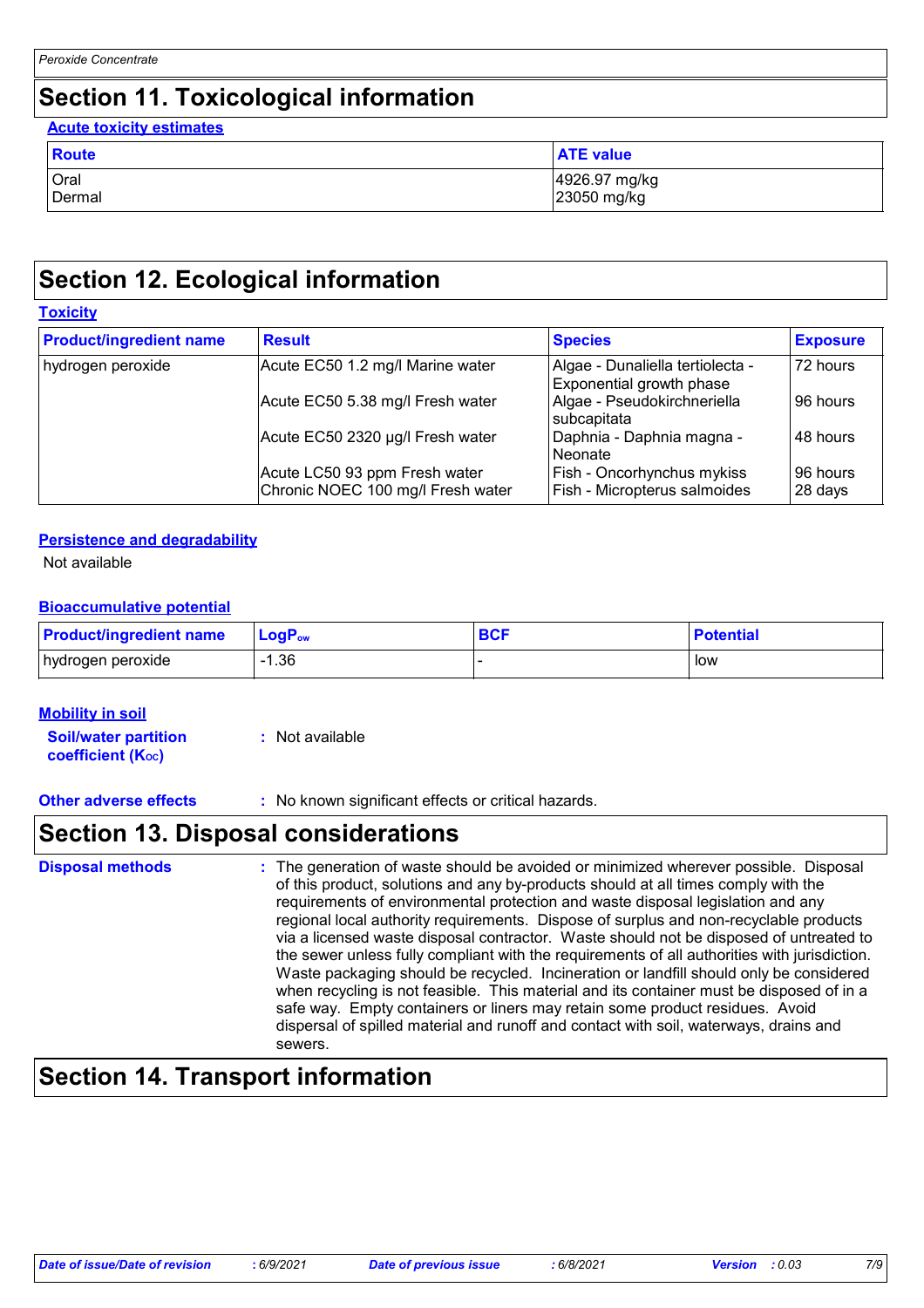# **Section 14. Transport information**

|                                      | <b>DOT Classification</b> | <b>IMDG</b>   | <b>IATA</b>              |
|--------------------------------------|---------------------------|---------------|--------------------------|
| <b>UN number</b>                     | Not regulated             | Not regulated | Not regulated            |
| <b>UN proper</b><br>shipping name    |                           | -             |                          |
| <b>Transport</b><br>hazard class(es) |                           | -             |                          |
| <b>Packing group</b>                 | $\blacksquare$            | -             | $\overline{\phantom{a}}$ |
| <b>Environmental</b><br>hazards      | No.                       | No.           | No.                      |

#### **Additional information**

**Special precautions for user Transport within user's premises:** always transport in closed containers that are **:** upright and secure. Ensure that persons transporting the product know what to do in the event of an accident or spillage.

**Transport in bulk according :** Not available **to IMO instruments**

# **Section 15. Regulatory information**

#### **U.S. Federal regulations**

**Clean Air Act Section 112 :** Listed **(b) Hazardous Air Pollutants (HAPs)**

#### **SARA 311/312**

**Classification :** Not applicable

#### **Composition/information on ingredients**

| <b>Name</b>        |     | <b>Classification</b>                                                     |
|--------------------|-----|---------------------------------------------------------------------------|
| ∣hydrogen peroxide | <10 | ACUTE TOXICITY (oral) - Category 4<br><b>EYE IRRITATION - Category 2A</b> |

#### **Inventory list**

| <b>CANADA INVENTORY</b><br>(DSL)            | : All components are listed or exempted. |
|---------------------------------------------|------------------------------------------|
| <b>United States inventory</b><br>(TSCA 8b) | : All components are active or exempted. |

## **Section 16. Other information**

### **Hazardous Material Information System (U.S.A.)**